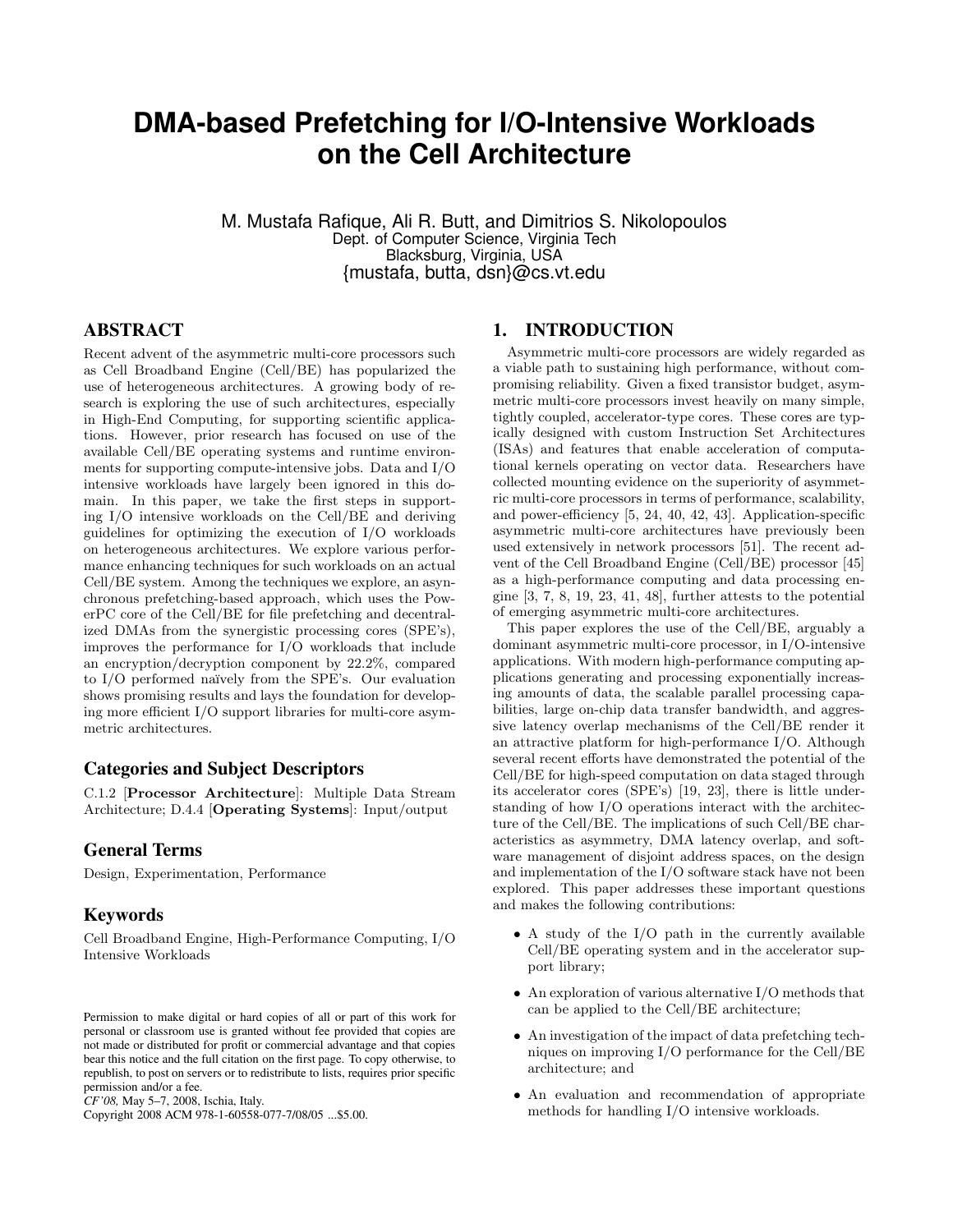Our evaluation reveals that allowing individual accelerators to perform direct I/O faces the bottleneck of all I/O requests routed through the main core. Thus, we argue that (i) if the current OS and library support is not to be extended, the most efficient technique of performing I/O is to allow the main core to pre-stage (prefetch) the data for the accelerator cores, and (ii) the performance can be improved if the accelerator support library is extended to do direct I/O, hence removing the said bottleneck. We explore several I/O optimization schemes on the Cell/BE, involving prefetching and staging of data between cores. An asynchronous prefetching scheme which combines prefetching from the PowerPC core (PPE) with asynchronous DMAs from the synergistic processing cores (SPE's), improves the performance of I/O workloads by up to 22.2%, compared to naïve  $I/O$  from the SPE's. We also re-affirm the intuition that the Cell SPE's have significant acceleration capabilities, which can be leveraged in compute-intensive components of I/O software stacks, such as encryption/decryption and compression.

The rest of this paper is organized as follows. Section 2 provides background and motivation for the research presented in the paper. Section 3 describes the Cell/BE architecture in detail. Section 4 describes our experimental setting and workloads, followed by a presentation and evaluation of several schemes to improve I/O performance on the Cell/BE. Section 5 discusses related work. Section 6 concludes the paper.

#### **2. MOTIVATION AND BACKGROUND**

In this section, we describe the background of this work, and outline the enabling technologies for this research.

We are concerned with the implementation of efficient I/O schemes for data-intensive applications on asymmetric multi-core processors. We assume processors with heterogeneous cores, heterogeneous ISAs, and disjoint address spaces between cores of different technology. This organization provides for a simplified hardware design which supports high raw computational speed and data transfer bandwidth, at the cost of increased programming complexity. Applications leverage the processor by offloading their time-consuming computational kernels to accelerator-type cores and by using the on-chip interconnection network to efficiently stage ("stream") data to the local storage space of the accelerators. Clearly, acceleration capabilities are relevant to I/Ointensive applications with significant I/O processing components such as encryption and compression.

Besides acceleration of vector data processing, the design of the I/O subsystem on asymmetric multi-core processor merits further investigation. A design consideration of particular importance is the distribution of the I/O processing path between the cores of the processor. Current designs run the operating system on the conventional "host" cores (e.g. the PowerPC PPE of the Cell/BE) of the processors and route all I/O requests made from the "accelerator" cores (e.g. the SPE's of the Cell/BE) through the host cores. While this design simplifies the system software architecture it imposes bottlenecks. In particular, parallel I/O from the accelerator-type cores, which are typically many more than the host cores, may suffer from serialization and queuing at the host cores.

In contrast to conventional processors, asymmetric multicore processors delegate more control of the memory hierar-



Figure 1: Cell Broadband Engine system architecture.

chy to software. The Cell/BE maps the local store of each accelerator core to the virtual address space, and enables direct transfers to and from the local stores of any core, through a DMA mechanism. The DMA mechanism further enables overlap of multiple DMA requests with computation on each core. This capability extends naturally to the I/O subsystem, which should properly stage data from the disk, to off-chip memory, to on-chip memory, so that the non-overlapped data transfer latency is minimized. The design space for data staging in the I/O system involves tuning of the unit of data transfer between layers of the memory hierarchy, synchronous and asynchronous prefetching algorithms to stage data timely in the local store of accelerator cores for further processing, and synchronization and communication mechanisms between host cores and accelerator cores to coordinate I/O requests.

## **3. CELL ARCHITECTURE**

We now present details of the Cell/BE architecture. Given the focus of this work, we also describe the path that is taken by application I/O requests before being delivered to the disk. Figure 1 shows the high level system components making up the Cell/BE, namely, the PowerPC Processor Element, a number of Synergistic Processing Elements, the Memory Interface Controller, two non-coherent I/O Interfaces, and the Element Interconnect Bus.

#### **3.1 PowerPC Processor Element**

The execution "controller" of the Cell/BE is a general purpose 64-bit PowerPC Processor Element (PPE), currently operating at 3.2 GHz [25, 29]. The PPE is a dual issue, twoway multithreaded core. The PPE boasts a 32 KB instruction and 32 KB data Level-1 cache, and a 512 KB Level-2 cache. The PPE can theoretically execute two double precision or eight single precision operations per clock cycle. In current installations, the PPE runs Linux, with Cell/BEspecific extensions that provide access to the acceleratortype cores of the processor to user-space libraries. The PPE itself implements superscalar architecture, out-of-order and SIMD (AltiVec) instruction execution, as well as nonblocking caches [45].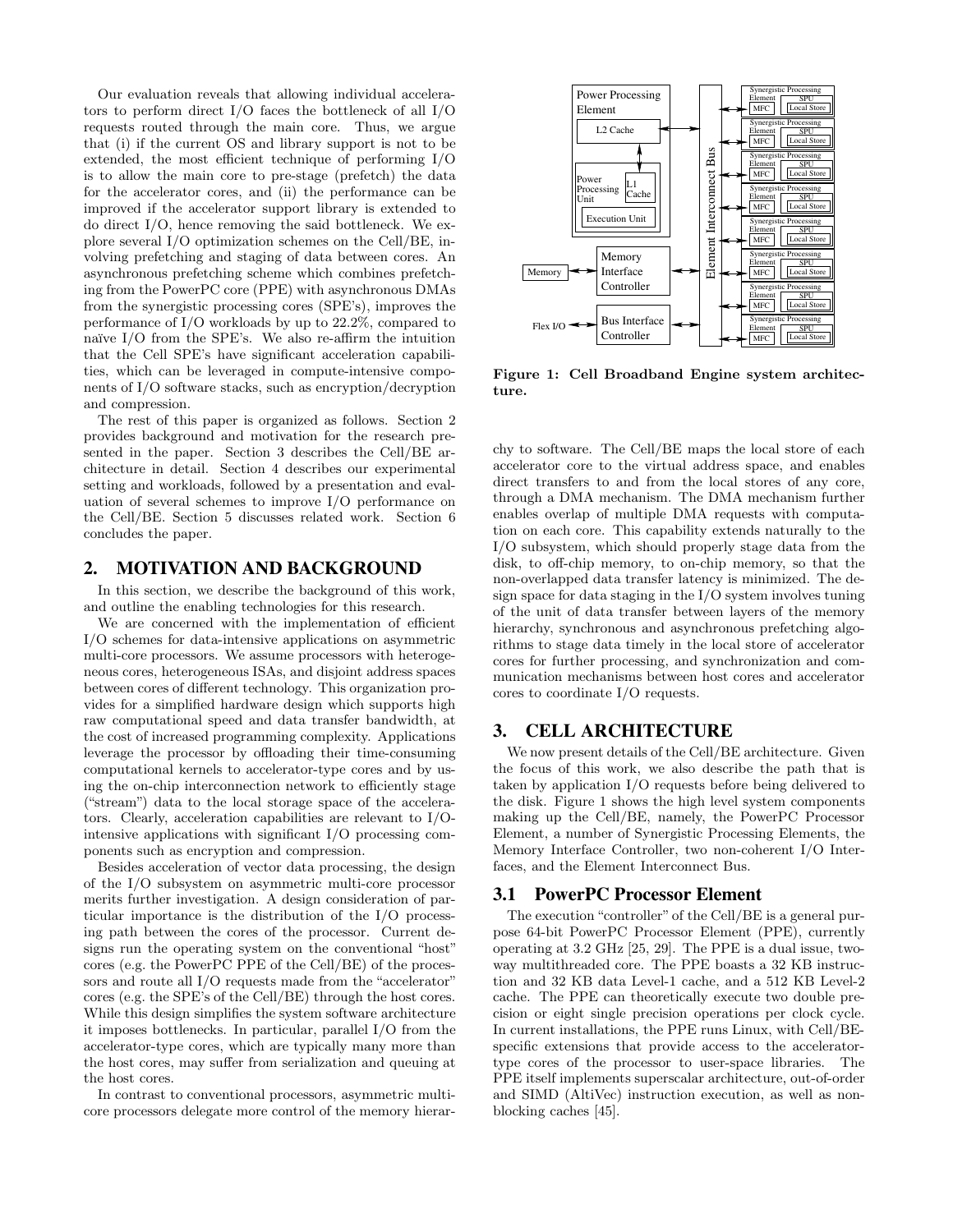## **3.2 Synergistic Processing Elements**

The intended use of the PPE on the Cell/BE is mainly execution control, running the operating system and supporting legacy applications. The major portion of computational workload is handled by multiple Synergistic Processing Elements (SPE's) [22]. SPE's are optimized vector engines and operate at the global processor frequency of 3.2 GHz. Each SPE consists of a Synergistic Processing Unit (SPU), and a Memory Flow Controller (MFC). Each SPE also has an embedded software-managed SRAM referred to as "Local Store". The local store is similar to scratch-pad memory. The SPE has exclusive access to its local store, and the local store holds both the executable running on the SPE and the data needed by the executable. SPE's can access external DRAM and memory-mapped remote local stores exclusively through DMA operations. The PPE can also access the SPE local stores through DMAs. PPE accesses to an SPE local store are processed with higher priority than local load and stores issued by the SPE. The size of the local store on current processor models is 256 KB.

SPE's execute code read directly from their local stores and may issue a very limited number of system calls, including I/O calls. These calls utilize a stop-and-signal instruction and are routed to the PPE for kernel-level processing. The PPE and SPE's have different instruction sets, therefore applications running on the Cell/BE are divided into two executables. The main executable runs on the PPE and uses a POSIX-like interface for creating and triggering threads on the SPE's. The SPE threads can utilize high-level vector processing library operations, expressed using directives, to leverage the SIMD execution units, as well as a get/put interface to execute DMAs and access main memory and/or the local stores of other SPE's. SPE thread management, vector intrinsics and high-level primitives for DMA transfers are provided by a user-level runtime library (libspe2). The PPE and SPE may execute threads in parallel and synchronize through either DMAs, or a "mailbox" mechanism. SPE's are expected to run through completion, as operating system support for preemptive time-slicing of SPE's is currently at an experimental stage.

## **3.3 Memory Interface Controller**

The Memory Interface Controller (MIC) is responsible for providing the PPE and SPE's access to the main system memory. MIC supports a dual channel Rambus XIO macro that interfaces to external XDR Rambus DRAM. The XIO operates at the maximum frequency of 3.2 GHz. Each XIO channel can have eight memory banks with a total memory size of 256 MB, making the total memory size of a singleprocessor system limited to 512 MB. Observed peak raw memory bandwidth is stated to be 25.6 GB/s at 3.2 GHz with both XIO channels [29], however such estimates for the peak bandwidth assume that all the banks are fully engaged by incoming request streams, and all the requests are made up of only reads or writes of 128 bytes. In the more typical case of blended reads and writes, the estimated effective bandwidth is 21 GB/s [45].

## **3.4 I/O Controller**

The I/O controller is an off-chip component that provides interface to external network, disk, and other I/O devices. The Cell/BE I/O controller, called FlexIO, is also based on Rambus. The FlexIO has twelve one-byte wide links, five of which are point-to-point inbound paths to the Cell/BE, and the remaining seven are outbound transmit links [14]. The links are configured in two logical interfaces, referred to as Input/Output Interfaces (IOIF). Each link operates at 5 GHz and the IOIF provides raw bandwidth of 35 GB/s outbound and 25 GB/s inbound. However, the actual data and commands are transmitted as packets, which incur an overhead due to presence of metadata such as command identifier, data tags, and data size [45]. As a result, the effective bandwidth that can be attained is reduced to between 50% and 80% of the raw bandwidth. The operating system running on the PPE supports transparent application access to the I/O controller. The I/O requests from SPE's are handled by the PPE operating system. Currently, the applications do not have direct access to the controller.

## **3.5 Element Interconnect Bus**

All the components making up the Cell/BE, i.e., the PPE, the SPE's, the off-chip I/O interfaces, and the MIC, communicate through a shared Element Interconnect Bus (EIB) [28] and using DMA transfers, supported by the MFCs. The EIB operates at half the system clock rate. The EIB is designed as a circular ring comprised of four 16-bytes wide unidirectional data channels. Two of the data channels run in the clockwise direction, and the other two run in the anticlockwise direction. Each channel is capable of conveying up to three concurrent transactions.

Both the PPE and SPE's use EIB to transfer data to and from the main memory. The PPE accesses main memory with normal load and store instructions through the EIB. The PPE can also issue DMA put and get commands to and from the local storage of SPE's, which can be mapped to the virtual address space. An SPE accesses both main memory and the local storage of other SPE's exclusively with DMA commands. The MFC of each SPE runs at the same frequency as the EIB, supports naturally aligned DMA transfers of 1, 2, 4, 8, or a multiple of 16 bytes, and includes a DMA list that can be used to execute up to 2048 DMA transfers with a single DMA command. The maximum supported size of a single DMA request from SPE's is 16 KB.

Before sending data on to the EIB, each requesting unit sends out a small number of initial command requests. Each request on the EIB uses one command credit. The number of credits reflects the size of the command buffer of the EIB for that particular request. The EIB returns the credit back to the requesting unit when a slot becomes available in the command buffer due to a previous request moving ahead in the request pipeline.

Different elements utilize the EIB by issuing a request which is queued by a bus arbiter process. In case of contention for the bus by multiple elements, the arbiter strives for an optimal allocation of data channels to the requesters. In order to avoid stalling any read requests, highest priority is given to the memory controller, while all other components are treated equally with their requests served in a round-robin fashion. Furthermore, the data ring is not granted to a requester if the requested transfer would interfere with any other data transfer, or if it would have to travel more than halfway around the ring to reach its destination.

Each unit can simultaneously send and receive 16 bytes of data on every bus cycle on the EIB. The maximum data bandwidth of the entire EIB is limited by the maximum rate at which addresses are snooped across all units in the sys-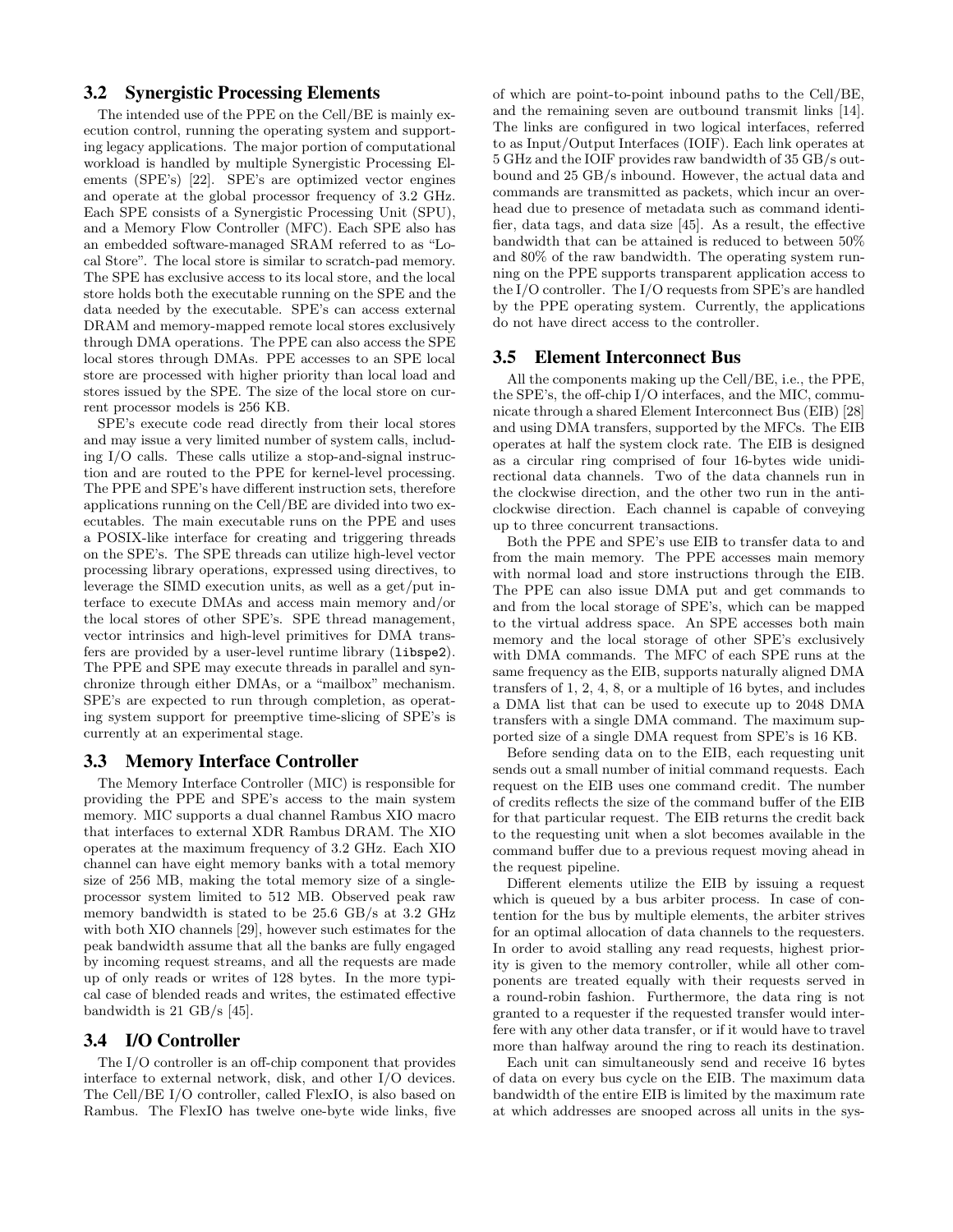

Figure 2: I/O requests path on the PPE and SPE.

tem, which is one per bus cycle. Since each address request can transfer up to 128 bytes, the theoretical peak bandwidth on the EIB at 3.2 GHz is calculated to be 128 Bx(3.2/2) GHz  $= 204.8 \text{ GB/s}$ . However, the location of source and destination relative to each other, interference between existing and new transfers, number of the Cell/BE chips in the system, and whether the data transfer is to local stores or to main memory, are some of the factors [45] that reduce sustained data bandwidth from its theoretical peak. Moreover, if all the data requests are in the same direction, half of the rings will be idle, thus reducing the data bandwidth on EIB to at least half of its peak value.

#### **3.6 PPE/SPE I/O Path**

Figure 2 shows the path that application I/O requests from the PPE and SPE's follow before being serviced by the disk. The PPE supports a full operating system, and the I/O path on the PPE is a standard one. All I/O requests through the VFS layer are first sent to the buffer cache. In case of miss in the buffer cache, a request to read the data from the disk is issued. The kernel clustering mechanisms combine multiple requests for contiguous blocks, and the kernel prefetching algorithm detects and prefetches blocks to reduce execution stalls due to synchronous disk requests. Interested readers are referred to [9] for a detailed explanation of the standard Linux I/O path.

Since the SPE does not support a native operating system, there is no kernel context on SPE and all system calls issued by SPE's are handled as external assisted library calls. We now discuss how external calls are supported. Note that the same process is used to service all system calls from SPE's on the PPE, not just the I/O related calls.

The SPE uses special stop-and-signal instructions [26] to hand over control to the PPE for handling external service requests. In order to perform an external assisted library call, the SPE allocates local store memory to hold the input and output parameters of the call and copies all the input parameters (from stack or registers) into this memory. It then combines a special function opcode corresponding to the requested service with the address of this input/output memory image to form a 32-bit message. The SPE then places this message into the local store memory, immediately followed by a stop instruction. It then signals the PPE to execute the library function on behalf of SPE. In

|                             | PPE Time | SPE Time |
|-----------------------------|----------|----------|
| <b>SPE</b> Context Creation |          | 1.46     |
| Program Loading on SPE      |          | 0.16     |
| Thread Creation on SPE      |          | 0.104    |
| Buffer Allocation           | 0.012    | 0.015    |
| File Reading                | 48688    | 48414    |
| <b>Buffer Deallocation</b>  | 0.012    | 0.016    |
| Total SPE execution time    |          | 48806    |
| Total time                  |          |          |

Table 1: Average time (in msec.) required by major tasks while reading a 2 GB file from the disk on the PPE and a SPE.

response to the signal, the PPE reads the assisted call message from SPE's local store, and uses the stop and signal type and opcode to dispatch the control (PPE context) to the specified assisted call handler. The handler on the PPE retrieves the input parameters for the assisted call from the local-store memory pointed to by the assisted call message, and executes the appropriate system call on the PPE. On completion of the system call, the return values are placed into the same local store memory, and the SPE is signaled to resume execution. Upon resumption, the library on the SPE reads the input value from the memory image and places them into the return registers, hence, completing the call. Thus all I/O calls on the SPE's are routed through the PPE operating system.

## **4. EVALUATION OF I/O IMPROVING TECHNIQUES**

In this section, we present and evaluate a number of I/O improving techniques for the Cell/BE architecture. For our evaluation, we use different I/O workloads executed on a Sony Play Station 3 (PS3). The PS3 is a hypervisorcontrolled platform. It has 6 active SPE's with 256 KB local storage, 256 MB of main memory of which about 200 MB is directly accessible to the operating system (OS), and a 60 GB hard disk. Although the Cell/BE has 8 SPE's, on the PS3, one SPE is reserved for running the hypervisor and another SPE is deactivated. Accesses to storage devices, including the disk, are routed through the hypervisor with dedicated hypercalls and their completion is communicated to the OS through virtual interrupts. Due to the proprietary nature of the PS3 hypervisor, it is not possible to assess its imposed overhead on accesses to storage devices for the purpose of this work.

In the following, we first evaluate the characteristics of our experimental platform by running simple workloads, then we explore how the SPE's can be used to handle I/O intensive tasks such as data encryption. Finally, to account for experimental errors the presented numbers represent averages over three different runs unless otherwise stated.

## **4.1 Identity Tests**

In the first set of experiments, we created a workload that reads a large file of size 2 GB. We refer to this experiment as the Identity Test. The goal of this Test is to determine the maximum I/O bandwidth available on our experimental platform for the PPE and SPE's.

Table 1 shows the timing break down for the Identity Test both on the PPE and a SPE using a block size of 16 KB. Note that context creation, loading, and thread creation are only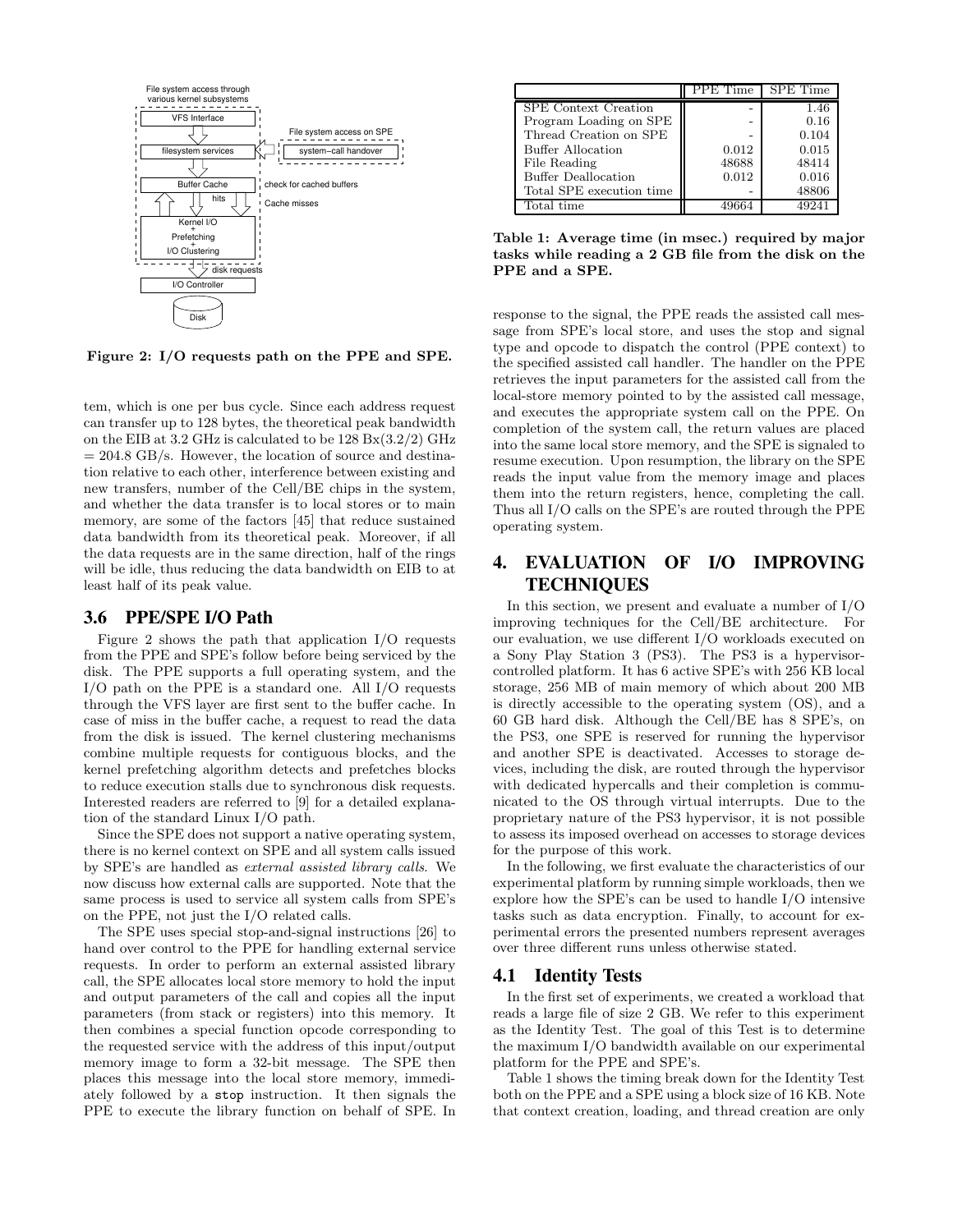| block size          | KR    |       | 16 KB |       |
|---------------------|-------|-------|-------|-------|
|                     | PPF   | SPE   | PPE   |       |
| Time (msec.)        | 48674 | 53779 | 48688 | 49414 |
| Throughput $(MB/s)$ | 41.09 | 37.19 | 41.08 | 40.48 |

Table 2: The average time and observed throughput for reading a 2 GB file from disk on the PPE and a SPE using different block sizes.

needed when running the Test on the SPE. It is observed that the time to read the file on the SPE is similar to that on the PPE. The table also shows that the cost of the context loading steps on the SPE is relatively insignificant. However, this cost can become crucial if SPE workloads are repeatedly loaded or if the execution time of the SPE program is small.



Figure 3: Average time and observed throughput for simultaneously reading a 2 GB file using 16 KB blocks from one to six SPE's.

Next, we modified the block size to 4 KB, and determined the overall time it would take to perform the Identity Test both on the PPE and the SPE. Table 2 shows the results, and comparison with the previous case. We observe that while changing block sizes does not have a significant effect on the PPE I/O throughput, the large block size gives better throughput on the SPE. The reason for this improved throughput is that data transfers between SPE and the memory is done via DMA, and DMA is optimized by using the maximum transfer size per DMA operation, which for the Cell/BE is 16 KB. For this reason, in our remaining experiments we set the buffer size to 16 KB.

Next, we repeated the Identity Test while increasing the number of SPE's from one to six. Figure 3 shows the result. For this experiment, the PPE invokes one thread on each of the available SPE's, however, the total size of data read is same as before, i.e., 2 GB. A different file is read at each SPE so that unique requests are issued and any caching at the I/O controller and/or memory does not come into play. As seen in the figure, the average observed throughput decreases as the number of SPE's reading the file increases. The average observed I/O throughput is reduced by 6.4% when all the six available SPE's are used, compared to the case of using a single SPE for the same amount of data. This is due to increased contention for the EIB, and indicates that simply offloading I/O intensive jobs to multiple SPE's is unlikely to yield the best use of resources.

|            | Buffer size |       |       |       |       |
|------------|-------------|-------|-------|-------|-------|
| Num. SPE's |             | 2 K B |       |       |       |
|            | 21750       | 13952 | 9427  | 7828  | 6394  |
|            | 95410       | 56953 | 37031 | 26168 | 21206 |

Table 3: Time measured (in msec.) at PPE for sending data to SPE through DMA under varying buffer sizes, and for using one and six SPE's.

## **4.2 Workload-based Tests**

In this section, we present the results of running an I/O intensive workload on the Cell/BE architecture. We first describe our workload, followed by detailed investigation of techniques to support the workload on the PS3.

#### *4.2.1 Workload Overview*

The workload that we have chosen is a 256-bit encryption/decryption application. Our choice is dictated by the computation intensive component of the encryption and decryption along with the need to do large I/O transfers for reading the input and writing the output. The workload reads a file from the disk, encrypts or decrypts it, and then writes back the results. Given that the PS3 has only about 200 MB of main memory available to user programs, we chose to encrypt a 64 MB file. This allows us to keep the entire file in memory if so needed and isolate the effects of buffer caching etc. We also vectorized the computation phase of our workload to achieve high performance on SPE's, which improved the time taken in the computation phase by 42.1%.

#### *4.2.2 Effect of DMA Request Size*

Our evaluation requires that the computation be offloaded to specific SPE's. Therefore, we first evaluate the effect of DMA buffer sizes on such offloading. Table 3 shows the time of computation offloading as we varied the buffer size used for DMA communications between the PPE and SPE. Note that these buffers are different from the file I/O block size of the previous experiments (which is fixed at 16 KB). We focused on the decryption phase of our workload for this experiment. In this case, all I/O is performed at the PPE, which after reading a full buffer of data from disk, passes its address in the main memory to a SPE. The SPE uses the passed address to do a DMA transfer and brings the contents of the buffer to its local store. The SPE then processes the

|                                        | Time (msec. |       |
|----------------------------------------|-------------|-------|
| Buffer size                            | 4 KB        | 16 KB |
| No. of times SPE is loaded             | 16384       | 4096  |
| SPE loading (excluding execution) time | 1787        | 823   |
| SPE execution (including loading) time | 8014        | 4273  |
| CPU time used by SPE                   | 5200        | 1850  |
| Disk read time                         | 450         | 497   |
| Disk write time                        | 1191        | 1221  |
| CPU time for disk read operations      | 400         | 570   |
| CPU time for disk write operations     | 330         | 250   |
| Execution time of program              | 10176       | 6565  |
| CPU time used by PPE                   | 6050        | 2890  |

Table 4: Breakdown of time spent (in msec.) in different portions of the code when data is exchanged between a SPE and the PPE through DMA buffer sizes of 4 KB and 16 KB.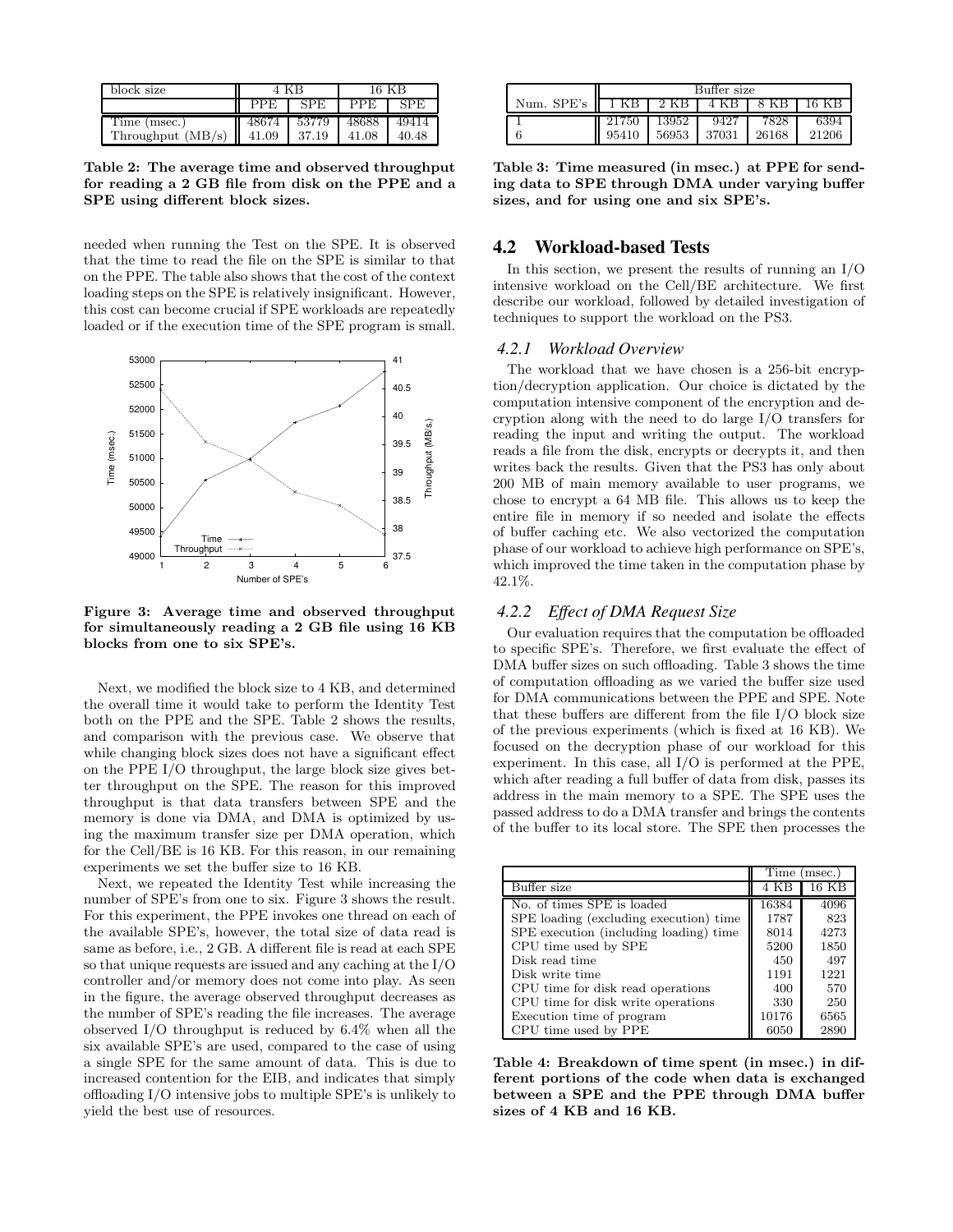|      | <b>PPE</b> | PPE        | <b>SPE</b> | SPE |
|------|------------|------------|------------|-----|
| Time | 3403       | 205        | 714        | 640 |
|      |            |            |            |     |
|      | <b>SPE</b> | <b>SPE</b> | PPE        | PPE |
| Time | 4174       | 329        | 217        | 217 |

Table 5: Time (in msec.) for reading workload file at PPE/SPE followed by access from SPE/PPE.

data in the local store, and upon completion of the computation issues another DMA to transfer the processed contents back to the main memory. Finally, the PPE can write the updated buffer in the main memory back to the disk. Note that the maximum size of a single channel DMA that can be sent on the EIB is 16 KB, thus the maximum DMA size of our experiments is limited to that. The whole experiment is repeated for two cases: using a single SPE, and using all six SPE's. These results show that increasing the buffer size improves the execution times of our workload.

#### *Timing breakdown for the cases of 4 KB and 16 KB DMA buffers.*

For the previously described experiment, we also performed a detailed timing analysis for 4 KB and 16 KB DMA's using a single SPE. Table 4 shows the results. This experiment was conducted to see the effect of different DMA sizes on the time spent on various parts of the program. For the same input file, when the DMA size is increased from 4 KB to 16 KB, the number of times the PPE has to invoke a thread on an SPE is reduced by a factor of 4, thus reducing SPE loading time. The number of times the SPE is loaded to perform the same task also affects the total execution time, since it cuts down the number of times initialization is required on the SPE. Table 4 shows that the total execution time for the same workload is less when SPE and the PPE communicate with each other through DMA operations and a block size of 16 KB, than using a block size of 4 KB for the same data set. Observe that the total execution time is significantly less when using 16 KB blocks compared to 4 KB blocks. This is due to the fact that the total time also includes the time required at SPE to fetch the data into its local store through DMA operations, and the number of DMA operations done by SPE for 16 KB blocks is 4 times less than that for 4 KB blocks for the same data set.

#### *4.2.3 Impact of File Caching*

As discussed in Section 3, the I/O system calls from the SPE are handed over to the PPE for handling. This implies that once a file (or portion of a file) is accessed by the PPE it may be in memory when subsequent access for the file are issued from a SPE or the PPE, and these accesses can be serviced fast. In this experiment, we aim at confirming this empirical observation. First, we flushed any file cache by reading a large file (2 GB). Then we read the 64 MB workload file on the PPE, followed by reading the same file at a SPE. Table 5 shows the result for reading a file cold first on the PPE, followed by reading at SPE. The same experiment is repeated for first reading the file at a SPE, followed by at the PPE. From the table, we conclude that the caching effect is noticeable, and can help in reducing I/O times both on the PPE and on the SPE's, by first reading a file on the PPE. We also notice that file reading on the SPE is slower due to the I/O being routed through the PPE.



Figure 4: Timing Breakdown of different tasks for all the six schemes. The bars are labeled as follows: (a) File read at PPE, (b) File read at SPE, (c) DMA read at SPE, (d) encryption, (e) DMA write at SPE, (f) File write at SPE, (g) Write wait at PPE, (h) File write at PPE, (i) Waiting time, and (j) Miscellaneous.

Given the effectiveness of file caching, we now explore a number of schemes to improve I/O performance of our workload. For the following experiments, we utilize the encryption phase of our workload. Figure 4 shows the results. In some schemes tasks are executed in parallel at the PPE and SPE's. This is shown as two side-by-side bars for a scheme, with the total execution time dictated by the higher of the two bars. The breakdown for various steps is also shown.

#### *Scheme 1: SPE performs all tasks.*

Under this scheme, we perform all the tasks of our workload, i.e., reading the input file (b), processing it (d), and writing the output file (f), on the SPE. Note, however, that we still utilize the PPE to invoke the tasks as a single program on the SPE.

#### *Scheme 2: Synchronous File Prefetching by the PPE.*

In this scheme, we attempt to improve the overall performance of our workload by allowing the PPE to prefetch the input file in memory. This scheme is driven by the above observation that subsequent accesses by SPE's to a file read earlier by the PPE improves I/O times due to file caching. For this purpose, the PPE first pre-reads the entire file causing it to be brought in memory. Then the program from Scheme 1 is executed as before. Results in Figure 4 show that the File read at SPE (b) is much faster for this scheme, compared to Scheme 1. However, the time it takes to read the file on the PPE (a) is 81.6% longer compared to File read at SPE (b) in Scheme 1. We believe this is due to the PPE flooding the I/O controller queue, and lack of overlapping opportunities between computation and I/O in a sequential read compared to the read and process cycle of Scheme 1. Hence, Scheme 2 shows promise in terms of improving SPE read times, but suffers from slow I/O times on the PPE. The overall workload execution time is longer in Scheme 2 than Scheme 1.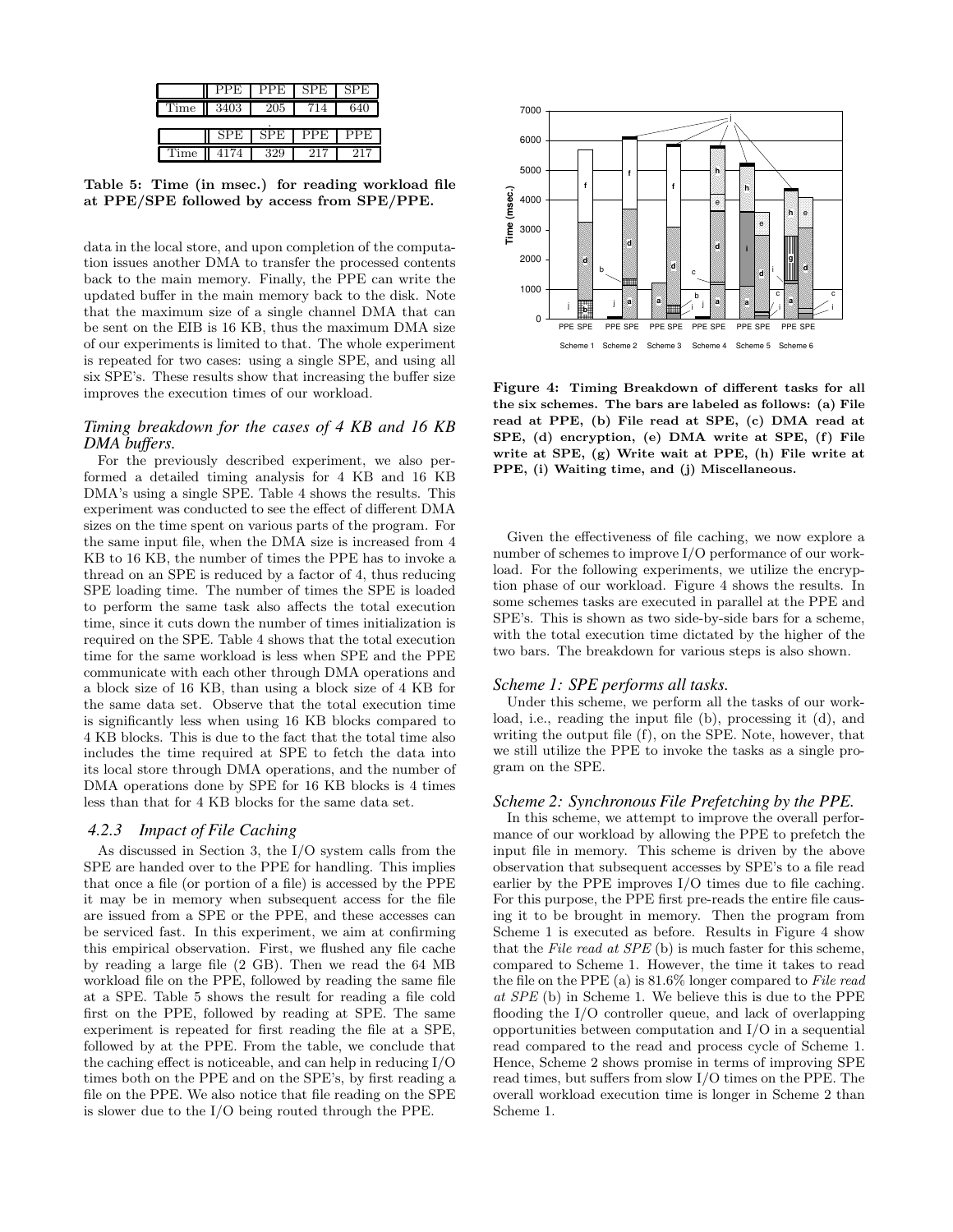|                    | Scheme 1 Time | Scheme 6 Time |
|--------------------|---------------|---------------|
| Read at 1 SPE      | 346           |               |
| Read at PPE        |               | 1719          |
| Process at 1 SPE   | 1082          | 858           |
| Write at 1 SPE     | 1357          |               |
| DMA read at 1 SPE  |               | 499           |
| DMA write at 1 SPE |               | 287           |
| DMA wait at 1 SPE  |               | 25            |
| Write wait at PPE  |               | 99            |
| Write at PPE       |               | 1448          |
| Total (6 SPE's)    | 3735          | 3410          |

Table 6: Timing breakdown (in msec.) of various tasks for scalability tests for Scheme 1 and Scheme 6 by using six SPE's.

## *Scheme 3: Asynchronous Prefetching by the PPE.*

In the next scheme, we try to remove the file reading bottleneck of Scheme 2. For this purpose, we created a separate thread to prefetch the file into memory. Simultaneously, we offloaded the program of Scheme 1 to the SPE. The goal is to allow the prefetching by the PPE to overlap with computation on SPE, thus any data accessed by SPE will already be in memory and the overall performance of the workload will improve. Note that we do not have to worry about synchronizing the prefetching thread on the PPE with the I/O on SPE. In case the PPE thread is ahead of SPE, no problems would arise. However, if the SPE gets ahead of the PPE thread, the SPE's I/O request will automatically cause the data to be brought into memory, which in turn will make the PPE read the file faster, thus once again getting ahead of the SPE. The integrity of data read by SPE will not be compromised.

It is observed from the results in Figure 4 that although the I/O times (a) for individual steps increased, better I/O/computation overlapping resulted in an overall improvement of 4.7%, compared to Scheme 2. This shows that the PPE can facilitate I/O for SPE's and doing so results in improved performance.

#### *Scheme 4: Synchronous DMA by the SPE.*

So far, we have attempted to improve SPE performance by indirectly bringing the file in memory and implicitly improving the performance of the SPE workload. However, such schemes are prone to problems if the system flushes the file read by the PPE from the buffer cache before it can be read by SPE, hence negating any advantage of a PPE-assisted prefetch.

In this scheme, we explicitly prefetch the file on the PPE and give the SPE the address of memory where the file data is available. The SPE program is modified to not do direct I/O, rather use the addresses provided by the PPE. Hence, the PPE will read the input file in memory, give its address to the SPE to process, the SPE will create the output in memory, and finally the PPE will write the file back to the disk. The SPE will use DMA to map portions of the mapped file to its local store and send the results back. Figure 4 shows the results. Here, we observe that the DMA read at  $SPE$  (c) takes 55.0% and 62.0% less time than File read at SPE (b) in Scheme 2 and Scheme 3, respectively. However, the synchronous reading of file in this scheme takes long, causing the overall times to not improve as much: 4.9% and 0.2% compared to Scheme 2 and Scheme 3, respectively.

#### *Scheme 5: Asynchronous DMA by the SPE.*

To mitigate the effect of blocking read, we once again try the approach of Scheme 3 and utilize a separate thread to read the input file asynchronously. The DMA handover and processing at SPE are similar to that of Scheme 4. Figure 4 shows the results. A caveat here is that there is no automatic syncing of the prefetch thread and the SPE process, as was the case in Scheme 3. If the SPE process got ahead of the PPE prefetch thread, it will process junk data from memory where the input file has not been loaded. Hence, although this scheme is promising, it cannot guarantee the correctness of the operation.

## *Scheme 6: Asynchronous DMA by the SPE with Signaling.*

The main shortcoming in Scheme 5 is the lack of a signaling mechanism between the prefetching thread producing the data (reading into memory) and the SPE consuming the data. One way to address this to use the mailbox abstraction supported by the Cell/BE. However, documentation [27] advises against using mailboxes given their slow performance. Therefore, we used DMA-based shared memory as a signaling mechanism to keep the prefetching thread synchronized with the SPE's. The PPE starts a thread to read the input file, and simultaneously also starts the SPE process. The difference from Scheme 5 is that the prefetching thread continuously updates a status location in main memory with the offset of the file read so far, and uses this location to determine how much of the data has been produced by SPE for writing back to the output file. Moreover, the SPE process, instead of blindly accessing memory assuming it contains valid input data, periodically uses DMA to access a pre-specified memory status location. In case the prefetching thread is lagging, the SPE process will busywait and recheck the *status location* until the required data is loaded into memory. Finally, the SPE can also use the shared location to specify the amount of processed output. This allows the PPE to simultaneously write back the output to the disk, and achieve an additional improvement over Scheme 5 where output was written back only after the entire input was processed. Thus, Scheme 6 achieves both reading of the input file and writing of output file in parallel with the processing of the data. Figure 4 shows the results, which are quite promising. Scheme 6 achieves 22.2%, 24.1%, and 24.0% improvement in overall performance compared to Scheme 1, Scheme 3, and Scheme 4, respectively.

#### *Scalability Test.*

In order to test the scalability of Scheme 6, we tested it by fully parallelizing it to 6 available SPE's on the Cell/BE, and compared the result with the scaled version of Scheme 1, where all the I/O is being managed by the SPE's. For this experiment, we made the following changes to the workload of Scheme 1 and Scheme 6, while keeping the total input size unchanged (i.e. 64 MB).

For Scheme 1, the PPE starts one thread for each of the six SPE's. Each SPE thread reads an input file of 10.67 MB, encrypts it, and writes the resulting buffer back to the disk. The total input size across all the SPE's remains 64 MB.

For Scheme 6, we still read the 64 MB file on the PPE, but instead of giving the entire workload to a single SPE, it is evenly distributed among the six SPE's. Each SPE processes its portion of the buffered data as follows. The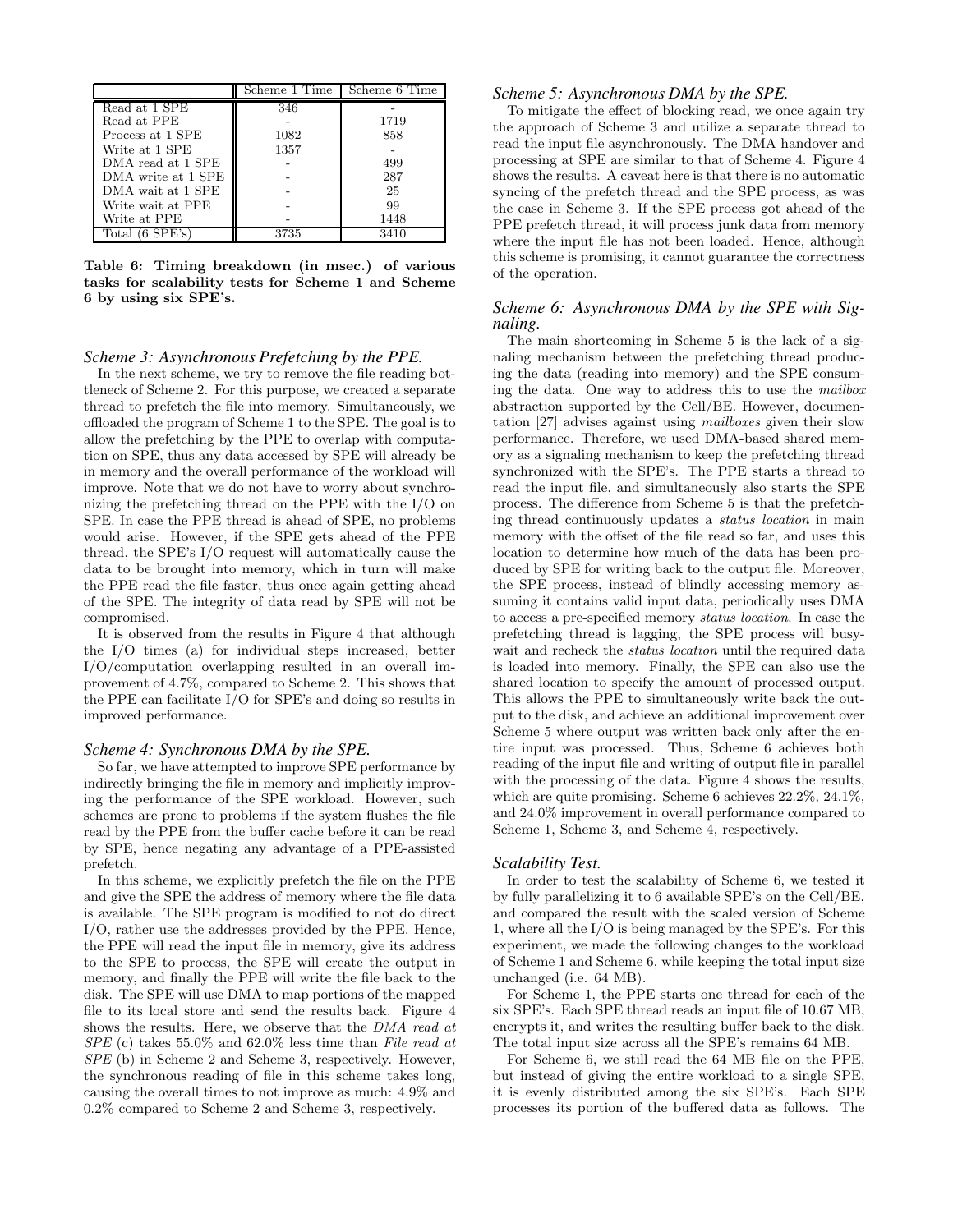first 16 KB block in the input buffer is processed by one SPE, the next 16 KB block in the same buffer is processed by another SPE, and so on. Once the PPE has read the file completely in main memory, it waits for the output to be produced by the SPE's before writing it back to the disk.

Table 6 shows the results of this experiment. The total time for Scheme 1 also includes the time spent by PPE to wait for all the six SPE threads to complete their execution (i.e. barrier time). Note that parallelizing read and write operations among SPE's provides considerable speedup, 44.7%, 44.0% respectively, compared to Scheme 1 in Section 4.2 where the same amount of data is read and written by a single SPE. Also note that average time to read the file at each SPE is less than the total file reading time on the PPE because each SPE reads only a fraction of the file read by the PPE. The results show that Scheme 6 performs better (8.7%) than Scheme 1, when all available SPE's are utilized in the Cell/BE, albeit by a narrower margin compared to the case where a single SPE is used.

Scheme 6 improves performance only by about 23.9% when it is scaled from one to six SPE's. This result is attributed to several reasons. First, the file reading time for the scaled version of Scheme 6 is considerably more than the original version because here the PPE also has to compute the reserve status locations based upon the block number that has just been read from the disk.

File reading time also increases because of EIB contention since now all six available SPE's along with the PPE are using the EIB to read and write data in main memory. Secondly, the DMA wait time at each SPE increases significantly in the scaled version of Scheme 6 (25 msec.) as compared to Scheme 6 using a single SPE (0.07 msec.), although each SPE in the former case is required to process 1/6 of the total data processed in the latter case. This happens also because of EIB contention and suboptimal routing of the DMA requests on the EIB rings.

#### **4.3 Discussion**

Our evaluation has shown that to achieve good I/O performance, the I/O block sizes and the DMA buffer sizes should be matched to the maximum DMA channel size of 16 KB. Further, we observed a clear benefit of prefetching a file using the PPE and then offloading it to SPE, rather than letting the SPE's do the I/O directly. One observed bottleneck is that all I/O from SPE's is sent to the PPE for handling, which results in performance degradation. Our DMA based approach using signaling provided best performance for our workload. We recommend using similar techniques for I/O intensive workloads with the current OS implementation on the Cell/BE.

An important observation is that by allowing SPE's to do DMA to a prefetched file in memory, the bottleneck of doing centralized I/O is removed: each SPE directly goes to the memory through DMAs rather than going through the PPE for I/O. This indicates that incorporating I/O functionality in the SPE library code rather than relying on the PPE OS can yield promising results. The trade-off lies in the fact that loading full I/O capabilities onto the SPE's reduces the space available in SPE local storage for running other compute-intensive tasks. We plan to explore this avenue, by developing direct I/O functionality in libspe and investigating the aforementioned trade-off in the context of realistic I/O workloads.

## **5. RELATED WORK**

We discuss related research on the Cell/BE and on prefetching for improving I/O performance.

 $Cell/BE$  The Cell/BE has been the subject of several application studies, including particle transport codes [41], numerical kernels [1, 3], irregular graph algorithms [4], and algorithms for sequence alignment and phylogenetic tree construction [7, 44]. More recent studies explores the potential of the Cell/BE for accelerating the processing of large data volumes and used the Cell/BE to implement fast sorting [19], query processing [23], and data mining [8] algorithms. Our contribution departs from earlier work by focusing on the implementation of I/O operations in the Cell/BE system software stack.

The Cell/BE has also spurred several efforts for developing high-level programming models and supporting environments for simplifying code development and optimization. These efforts include Sequoia [17], Cell SuperScalar [6], CorePy [37] and PPE-SPE code generators from singlesource modules [16, 49]. Our research is based on the generic Linux I/O interfaces, however it is conceptually related to programming models that explicitly manage the memory hierarchy by staging data vertically through the machine and localizing computation to specific layers of the memory hierarchy [17].

Prefetching A key technique for improving I/O performance of workloads is prefetching, which dates back to as early as Multics [18]. A large amount of work on I/O prefetching utilizes hints about an application's I/O behavior, e.g., programmer-inserted hints [12, 39], compiler-inferred hints [36], and hints prescribed by a binary rewriter [13]. Alternatively, dynamic prefetching has been proposed that detects applications' reference patterns at runtime, e.g., prediction using probability graphs [21, 50], and time series modeling [47]. Prefetch algorithms tailored for parallel I/O systems also have been studied [2, 30, 31]. Speculative prefetching at the level of whole files or database objects has been proposed by many works [15, 20, 34, 35, 38].

The interaction between prefetching and caching has also been identified [9, 10]. Based on these interactions, a number of works have proposed integrated caching and prefetching schemes [2, 11, 30, 31, 32, 39, 46] that simultaneously identify and handle temporal and spatial I/O access patterns. FlexiCache [33] provides a new flexible interface that allows easy modification of disk cache management decisions using OS-level modules.

In this paper, we explore how basic prefetching techniques can be employed to improve the performance of I/O intensive workloads on the Cell/BE architecture. To the best of our knowledge, this is the first exploration of such techniques in the Cell/BE setting.

## **6. CONCLUSION**

We investigated prefetching-based techniques for supporting I/O intensive workloads involving significant computation components on the Cell/BE architecture. We observe that the current operating system facilities for performing I/O directly on accelerator cores (SPE's) are limited, and do not provide judicious use of the available resources. A particular concern is that currently, I/O on SPE's is redi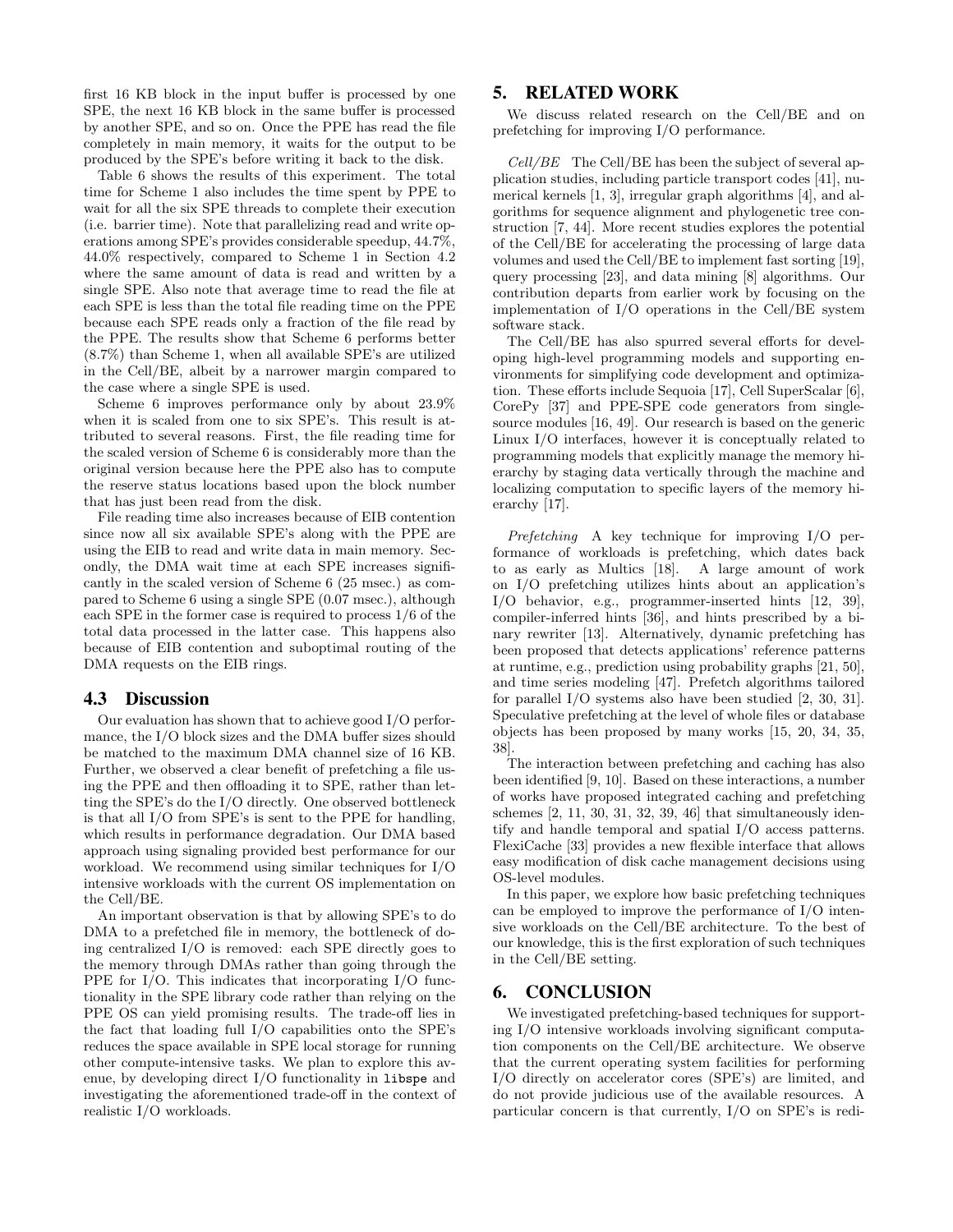rected to the PPE, hence creating a central bottleneck. We have presented an asynchronous prefetching-based approach that partially breaks up this bottleneck, utilizes decentralized DMA to achieve 22.2% better performance for our workload compared to the case where all I/O is handled at the SPE. However, we argue that a fundamentally better approach would be to extend SPE support libraries with I/O functionality, thus removing the dependence on the PPE, simplifying the SPE program design for I/O intensive workloads, and improving overall performance. We are currently investigating the feasibility of such library support.

## **Acknowledgment**

This research is supported by the NSF (grants CCF-0346867, CCF-0715051, CNS-0521381, CNS-0720673, CNS-0709025, CNS-0720750, NSF CAREER Award CCF-0746832), the DOE (grants DE-FG02-06ER25751, DE-FG02-05ER25689), and by IBM through an IBM Faculty Award (Virginia Tech Foundation grant VTF-874197). In addition, M. Mustafa Rafique is supported by a Scholarship from the Fulbright Foreign Student Program of the U.S. Department of State, funded in part by the Government of Pakistan.

## **7. REFERENCES**

- [1] S. Alam, J. Meredith, and J. Vetter. Balancing Productivity and Performance on the Cell Broadband Engine. In Proc. IEEE CLUSTER, 2007.
- [2] S. Albers and M. Büttner. Integrated prefetching and caching in single and parallel disk systems. In Proc. ACM SPAA, 2003.
- [3] D. Bader and V. Agarwal. FFTC: Fastest Fourier Transform for the IBM Cell Broadband Engine. In Proc. IEEE HiPC, 2007.
- [4] D. A. Bader, V. Agarwal, and K. Madduri. On the design and analysis of irregular algorithms on the cell processor: A case study of list ranking. In Proc. IEEE IPDPS, 2007.
- [5] S. Balakrishnan, R. Rajwar, M. Upton, and K. Lai. The Impact of Performance Asymmetry in Emerging Multicore Architectures. In Proc. ISCA, 2005.
- [6] P. Bellens, J. M. Pérez, R. M. Badia, and J. Labarta. CellSs: a Programming Model for the Cell BE Architecture. In Proc. SC, 2006.
- [7] F. Blagojevic, A. Stamatakis, C. Antonopoulos, and D. Nikolopoulos. RAxML-CELL: Parallel Phylogenetic Tree Construction on the Cell Broadband Engine. In Proc. IEEE IPDPS, 2007.
- [8] G. Buehrer and S. Parthasarathy. The Potential of the Cell Broadband Engine for Data Mining. Technical Report TR-2007-22, Department of Computer Science and Engineering, Ohio State University, 2007.
- [9] A. R. Butt, C. Gniady, and Y. C. Hu. The performance impact of kernel prefetching on buffer cache replacement algorithms. IEEE ToC, 56(7):889–908, 2007.
- [10] P. Cao, E. W. Felten, A. R. Karlin, and K. Li. A study of integrated prefetching and caching strategies. SIGMETRICS Performance Evaluation Review, 23(1):188–197, 1995.
- [11] P. Cao, E. W. Felten, A. R. Karlin, and K. Li. Implementation and performance of integrated

application-controlled file caching, prefetching, and disk scheduling. ACM TOCS, 14(4):311–343, 1996.

- [12] P. Cao, E. W. Felten, and K. Li. Implementation and performance of application-controlled file caching. In Proc. USENIX OSDI, 1994.
- [13] F. W. Chang and G. A. Gibson. Automatic I/O hint generation through speculative execution. In Proc. USENIX OSDI, 1999.
- [14] K. Chang, S. Pamarti, K. Kaviani, E. Alon, X. Shi, T. Chin, J. Shen, G. Yip, C. Madden, R. Schmitt, C. Yuan, F. Assaderaghi, and M. Horowitz. Clocking and Circuit Design for a Parallel I/O on a First-Generation Cell Processor. In Proc. IEEE ISSCC, 2005.
- [15] K. M. Curewitz, P. Krishnan, and J. S. Vitter. Practical prefetching via data compression. In Proc. ACM SIGMOD, 1993.
- [16] A. E. Eichenberger et al. Using Advanced Compiler Technology to Exploit the Performance of the Cell Broadband Engine Architecture. IBM Systems Journal, 45(1):59–84, 2006.
- [17] K. Fatahalian et al. Sequoia: Programming the Memory Hierarchy. In Proc. SC, 2006.
- [18] R. J. Feiertag and E. I. Organik. The Multics input/output system. In Proc. ACM SOSP, 1972.
- [19] B. Gedik, R. Bordawekar, and P. S. Yu. Cellsort: High performance sorting on the cell processor. In Proc. VLDB, 2007.
- [20] J. Griffioen and R. Appleton. Reducing file system latency using a predictive approach. In Proc. USENIX Summer Technical Conf., 1994.
- [21] J. Griffioen and R. Appleton. Performance measurements of automatic prefetching. In Proc. PDSC, 1995.
- [22] M. Gschwind, H. P. Hofstee, B. Flachs, M. Hopkins, Y. Watanabe, and T. Yamazaki. Synergistic processing in cell's multicore architecture. IEEE  $Micro, 26(2):10-24, 2006.$
- [23] S. Heman, N. Nes, M. Zukowski, and P. Boncz. Vectorized Data Processing on the Cell Broadband Engine. In Proc. DaMoN, 2007.
- [24] M. Hill and M. Marty. Amdahl's Law in the Multi-core Era. Technical Report 1593, Department of Computer Sciences, University of Wisconsin-Madison, Mar. 2007.
- [25] H. P. Hofstee. Power efficient processor architecture and the cell processor. In Proc. IEEE HPCA, 2005.
- [26] IBM Corp. Cell Broadband Engine Linux Reference Implementation Application Binary Interface Specification, Version 1.0, November 2005.
- [27] IBM Corp. Cell Broadband Engine Software Development Kit 2.1 Programmer's Guide (Version 2.1). 2006.
- [28] IBM Corp. Cell Broadband Engine Architecture (Version 1.02). 2007.
- [29] J. A. Kahle, M. N. Day, H. P. Hofstee, C. R. Johns, T. R. Maeurer, and D. Shippy Introduction to the cell microprocessor. IBM Journal of Research and Development, 49(4/5):589–604, 2005.
- [30] M. Kallahalla and P. J. Varman. Optimal prefetching and caching for parallel I/O sytems. In Proc. ACM SPAA, 2001.